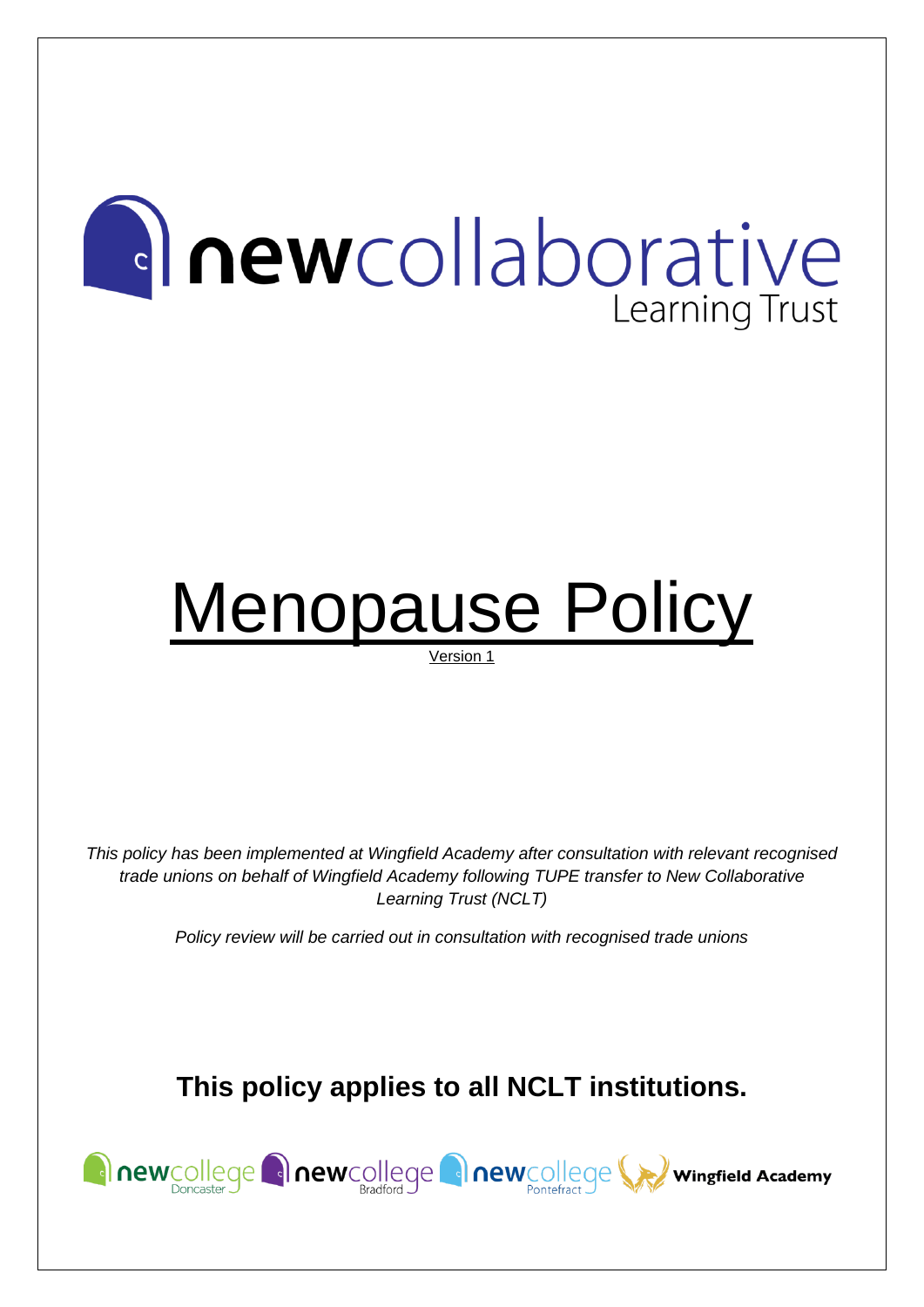#### **CONTENTS**

| Paragraph<br><b>Number</b> | <b>Heading</b>                                                                                      | Page<br><b>Number</b> |
|----------------------------|-----------------------------------------------------------------------------------------------------|-----------------------|
| 1.0                        | Overview                                                                                            | 3                     |
| 2.0                        | Policy Aims                                                                                         | 3                     |
| 3.0                        | What is the Menopause?                                                                              | 3                     |
| 4.0                        | Symptoms                                                                                            |                       |
| 5.0                        | Responsibilities                                                                                    |                       |
| 6.0                        | <b>Occupational Health Referral</b>                                                                 | 5                     |
| 7.0                        | Support Discussions (including Information on symptoms, possible<br>workplace factors, adjustments) | 5                     |
| 8.0                        | <b>External Agencies and Support</b>                                                                | 8                     |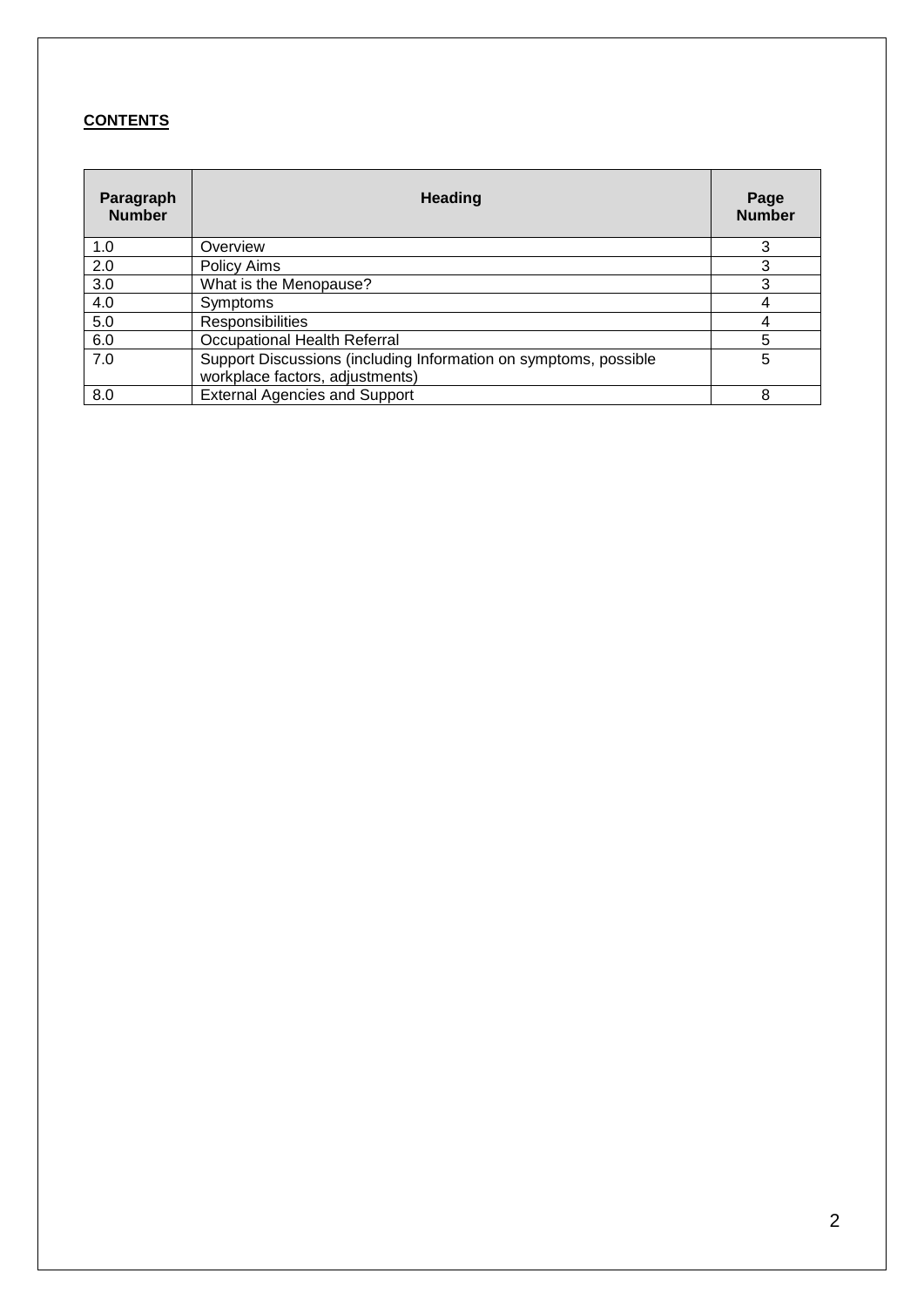#### **1.0 Overview**

New Collaborative Learning Trust (NCLT) are committed to providing an inclusive and supportive working environment for everyone who works here.

The term 'woman' is used within this policy to reference anyone affected by menopausal symptoms, including those who identify as trans, non-binary or intersex employees.

Menopause is a natural part of every woman's life and it isn't always an easy transition. With the right support, it can be much better. Whilst every employee may not suffer with symptoms, supporting those who do will improve their experience at work and their general wellbeing.

This policy sets out the guidelines for members of staff and managers on providing the right support to manage menopausal symptoms at work. It is not contractual, and does not form part of the terms and conditions of employment.

This policy should be read alongside other policies, such as our policies on Flexible Working, Employee Health and Wellbeing, Equality and Diversity, Special Leave, Absence Management and Data Protection, where relevant. Policies can be obtained from the Human Resources Department.

This policy applies to all staff and managers of NCLT.

#### **2.0 Policy Aims**

- To foster an environment in which colleagues can openly and comfortably instigate conversations, or engage in discussions about menopause.
- Maintain confidentiality when discussing medical issues relating to the menopause.
- Ensure everyone understands what menopause is, are able to have meaningful conversations with confidence, and are clear on NCLT's policy and practices.
- Educate and inform managers about the potential symptoms of menopause and how they can support employees at work.
- Ensure that employees suffering with menopause symptoms feel confident to discuss it and ask for support so they can continue to be successful in their role.
- Reassure employees that they will not be penalised or suffer detriment if they require reasonable adjustments based on their individual symptoms.
- Reduce absenteeism due to menopausal symptoms.
- Take menopausal symptoms into consideration if concerns regarding performance are raised.
- Assure employees that we are a responsible employer, committed to supporting their needs during menopause.
- Consider that trans, non-binary and intersex employees may be affected in the same or similar ways and are covered by this policy.

#### **3.0 What is the Menopause?**

*Menopause* is defined as a biological stage in a person's life that occurs when they stop menstruating, and reaches the end of their natural reproductive life. Usually, it is defined as having occurred when a person has not had a period for twelve consecutive months (for those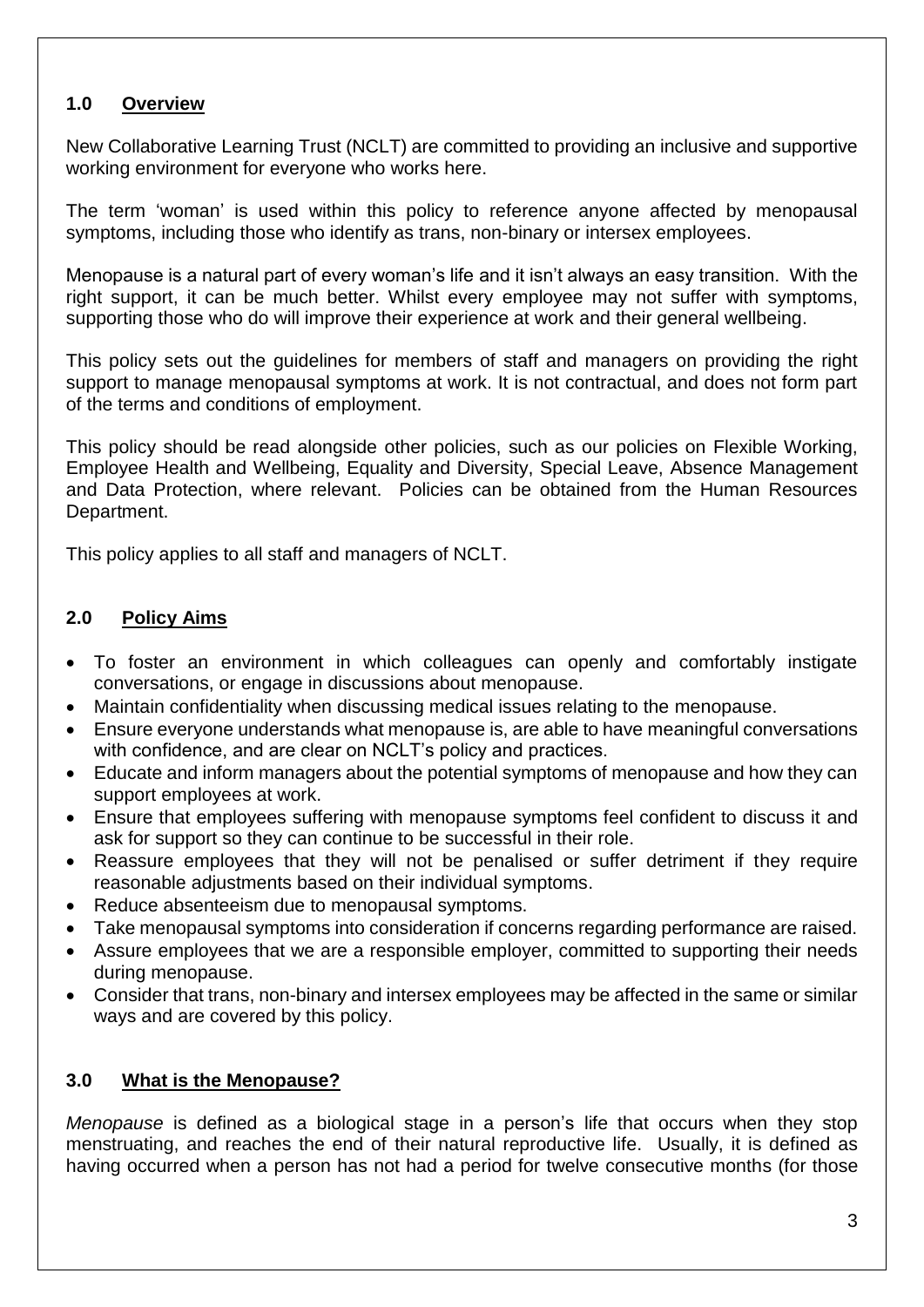reaching menopause naturally). The average age for a person to reach menopause is 51, however, it can be earlier or later than this due to surgery, illness or other reasons.

*Perimenopause* is the time leading up to menopause when a person may experience changes, such as irregular periods or other menopausal symptoms. This can be years before menopause.

*Post menopause* is the time after menopause has occurred, starting when a person has not had a period for twelve consecutive months.

Menopausal symptoms can affect the following individuals in the same or similar ways:

- Women
- trans people 'trans' is an umbrella term used to describe people whose gender is not the same as the sex they were assigned at birth
- non-binary people
- intersex people some people prefer the term 'differences in sex development' (DSD).

#### **4.0 Symptoms**

It is important to note that not every person will notice every symptom, or even need help or support. However, around 75% of women do experience some symptoms, and around 25% could be classed as severe.

Symptoms can manifest both physically and psychologically including, but not limited to:

- hot flushes
- poor concentration
- headaches
- panic attacks
- heavy/light periods
- anxiety
- loss of confidence
- dry eyes
- low mood
- poor sleep
- weight gain
- fatigue
- poor memory
- joint and muscle pain

#### **5.0 Responsibilities**

#### *All employees should:*

- Take a personal responsibility to look after their health (speaking to GPs or medical professionals about menopausal symptoms is a good place to start).
- Being open and honest in conversations with Line Managers/Human Resources, or whomever they feel the most comfortable with.
- Contribute to a respectful and productive working environment.
- Be willing to help and support their colleagues where they are aware of a colleague's menopausal symptoms.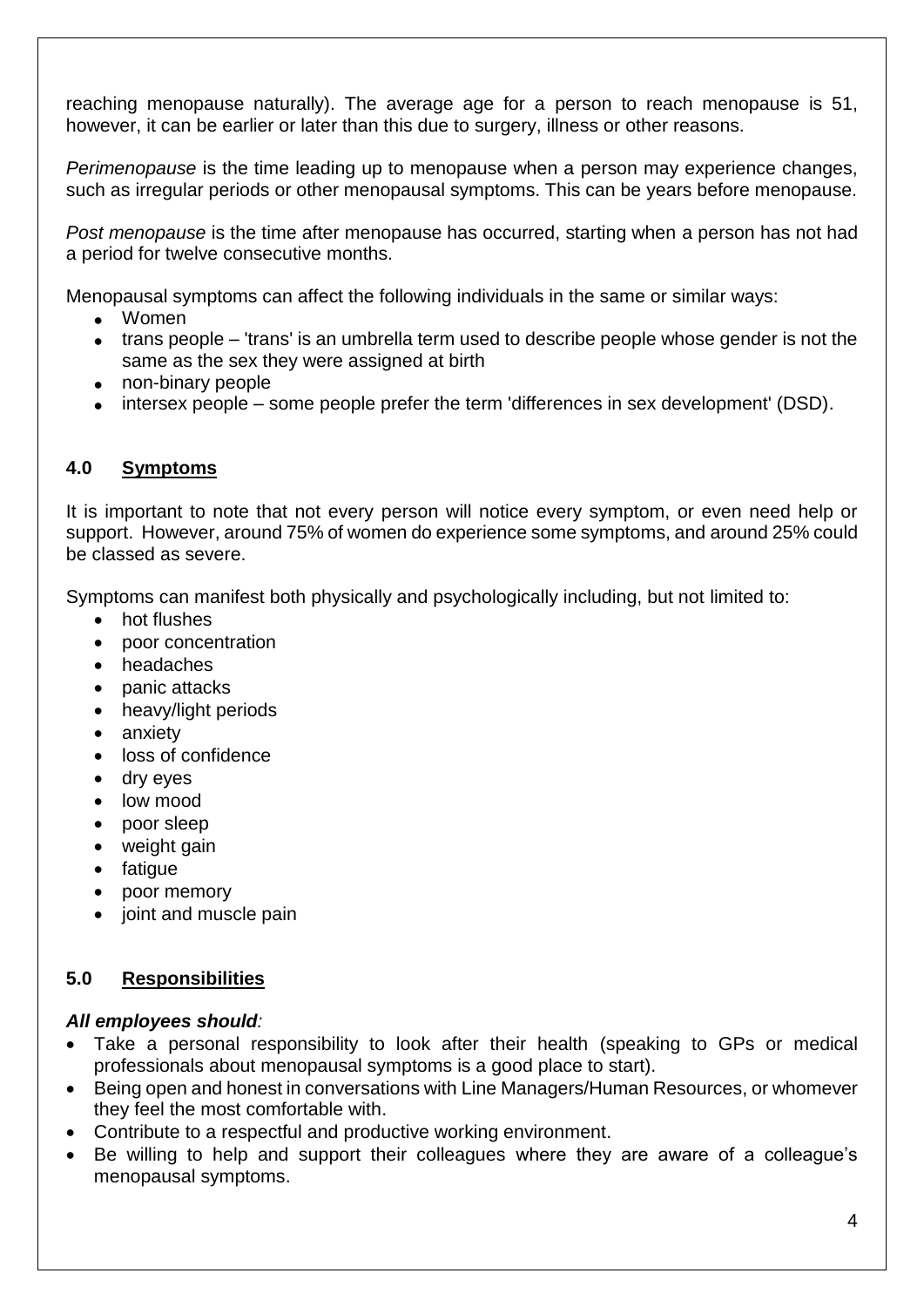• Understanding that adjustments may be necessary for colleagues as a result of their menopausal symptoms.

#### *Line Managers should:*

- Familiarise themselves with the Menopause Policy and guidance.
- Be ready and willing to have open discussions about menopause, appreciating the personal nature of the conversation, and treating the discussion sensitively, professionally and confidentially.
- Agree with the individual how best they can be supported, any adjustments required (in conjunction with HR – see below), undertaking an individual risk assessment and signposting staff to relevant organisations for further support from external agencies.
- Ensure ongoing dialogue and review dates, in conjunction with HR.
- Ensure that all agreed adjustments are adhered to.

#### *Human Resources will:*

- Provide guidance to managers and employees on the application of this policy.
- Create an environment where open discussion around the effects of menopause are discussed and seek to actively promote this policy.
- Support line managers and employees in discussions around any support that can be offered or any adjustments to be made and review the effectiveness of these adjustments.
- Record any adjustments agreed, and actions to be implemented, providing details to the employee and line manager.
- Where adjustments may be unsuccessful, or symptoms are proving more problematic, consider a referral to Occupational Health for further advice may be appropriate.
- Signpost staff to relevant organisations for further support from external agencies.

#### **6.0 Occupational Health Referral**

If appropriate, Human Resources, may decide to refer the employee to Occupational Health, who may be contacted to:

- Carry out a holistic assessment of individuals as to whether or not menopause may be contributing to symptoms/wellbeing, providing advice and guidance in line with up-to-date research.
- Signpost to appropriate sources of help and advice.
- Provide support and advice to HR and Line Managers in identifying reasonable adjustments, if required.

#### **7.0 Support Discussions**

Simple changes to someone's role or working environment can help ensure the menopause does not become a barrier to performance. Certain aspects of a job or the workplace can represent a barrier for someone experiencing menopausal symptoms. As an employer, NCLT has a responsibility to consider and put in place reasonable adjustments to alleviate or remove these barriers wherever possible, so that employees experiencing significant symptoms can carry on performing in their role. Employees can be assured that they will not be penalised or suffer detriment if such reasonable adjustments are put in place.

Some examples of possible symptoms and support are included below, however, these could differ significantly between employees and can fluctuate over time. It is therefore important to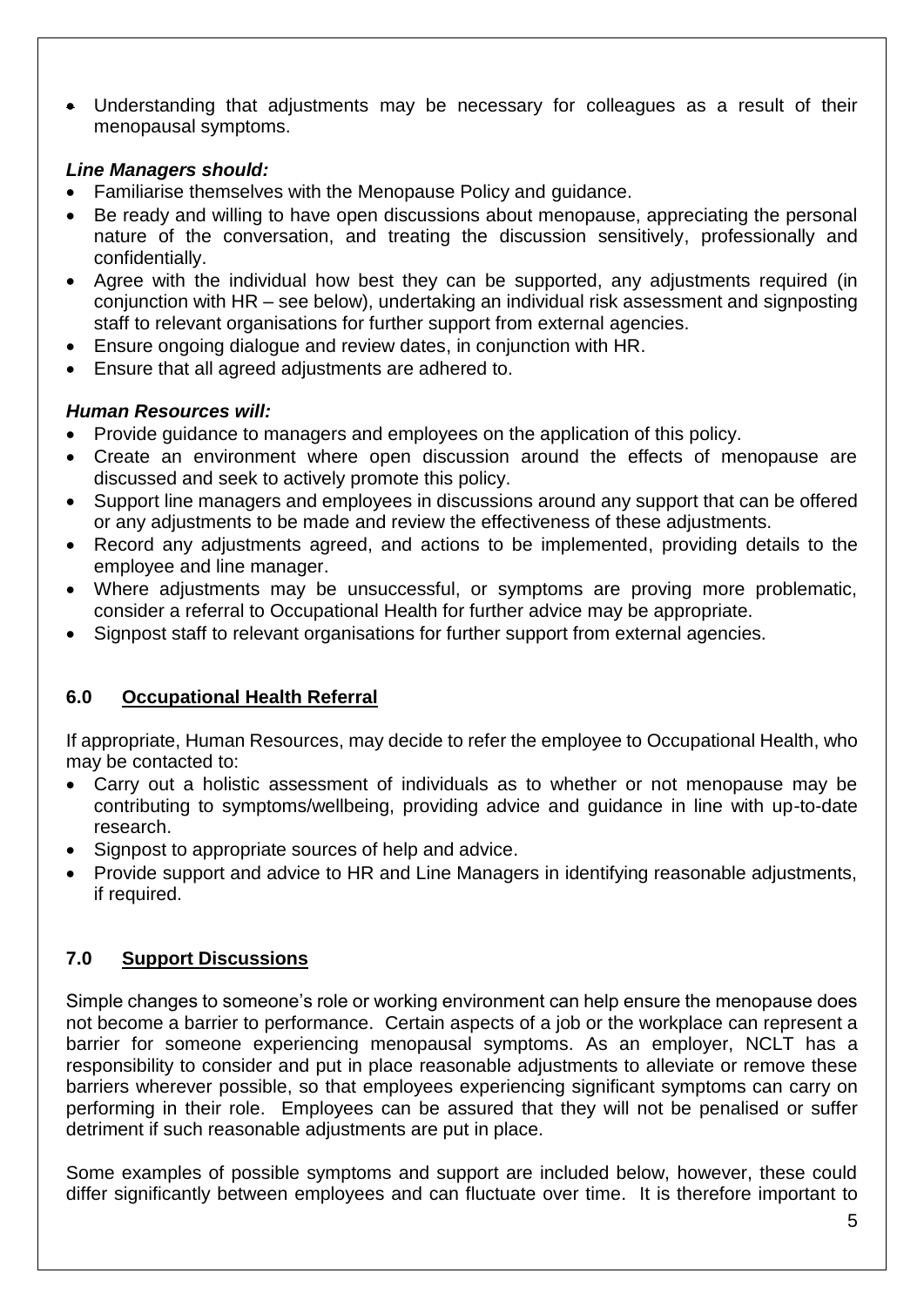have regular discussions with the person concerned to ensure that the support still meets their needs and that these discussions are recorded and reviewed.

| <b>Symptom</b>                              | <b>Examples of Workplace</b>                                      | <b>Suggested Support</b>                                      |
|---------------------------------------------|-------------------------------------------------------------------|---------------------------------------------------------------|
|                                             | <b>Factors which Could Worsen</b>                                 |                                                               |
|                                             | or Interact with Symptoms                                         |                                                               |
| Daytime sweats, hot                         | Lack of access to rest breaks or                                  | Be flexible about breaks, Allow                               |
| flushes, palpitations                       | suitable rest break areas. Hot                                    | time out and access to fresh air                              |
|                                             | flushes and facial redness may<br>cause individuals to feel self- | and fresh drinking water.                                     |
|                                             | conscious or the sensation may                                    | Ensure a quiet area/room is<br>available.                     |
|                                             | affect concentration or train of                                  |                                                               |
|                                             | thought.                                                          |                                                               |
| Urinary problems;                           | Lack of access to adequate toilet                                 | Ensure easy access to toilet and                              |
| for example,                                | facilities may increase the risk of                               | washroom facilities.                                          |
| increased                                   | infection and cause distress,                                     | Allow for more frequent breaks                                |
| frequency, urgency                          | embarrassment and increase                                        | during work to go to the toilet.                              |
| and increased risk<br>of urinary infections | stress levels.<br>Staff member may need to                        | Ensure easy access to supply of<br>cold drinking water.       |
|                                             | access toilet facilities more                                     | Take account of peripatetic                                   |
|                                             | frequently, may need to drink                                     | workers schedules and allow                                   |
|                                             | more fluids and may feel unwell.                                  | them to access facilities during                              |
|                                             |                                                                   | their working day.                                            |
| <b>Night time sweats</b>                    | Rigid start/finish times and lack of                              | Consider temporary adjustment                                 |
| and hot flushes.                            | flexible working options may                                      | to hours to accommodate any                                   |
| Insomnia or sleep                           | increase fatigue at work due to                                   | difficulties.                                                 |
| disturbances                                | lack of sleep.                                                    | Consider flexible working on a                                |
|                                             |                                                                   | temporary or permanent basis if                               |
|                                             |                                                                   | appropriate.                                                  |
|                                             |                                                                   | Reassure workers that they will<br>not be penalised or suffer |
|                                             |                                                                   | detriment if they require                                     |
|                                             |                                                                   | adjustments.                                                  |
| Irregular and/or                            | Lack of access to adequate toilet                                 | Ensure easy access to toilet and                              |
| heavy periods                               | facilities may increase the risk of                               | washroom or shower facilities.                                |
|                                             | infection and cause distress,                                     | Allow for more frequent breaks                                |
|                                             | embarrassment and increase                                        | during work to go to the toilet.                              |
|                                             | stress levels.                                                    | Ensure sanitary products are                                  |
|                                             | Staff member may need to                                          | readily available.                                            |
|                                             | access toilet facilities more                                     | Take account of peripatetic                                   |
|                                             | frequently, may need to drink                                     | workers schedules and allow                                   |
|                                             | more fluids and may feel unwell.                                  | them to access facilities during                              |
|                                             |                                                                   | their working day.<br>Provide short term cover if             |
|                                             |                                                                   | necessary so workers can leave                                |
|                                             |                                                                   | their posts if needed.                                        |
| Skin irritation,                            | Unsuitable workplace                                              | Ensure comfortable working                                    |
| dryness or itching                          | temperatures and humidity may                                     | temperatures and humidity.                                    |
|                                             | increase skin irritation, dryness                                 | Ensure easy access to toilet and                              |
|                                             | and itching.                                                      | washroom or shower facilities.                                |
|                                             |                                                                   |                                                               |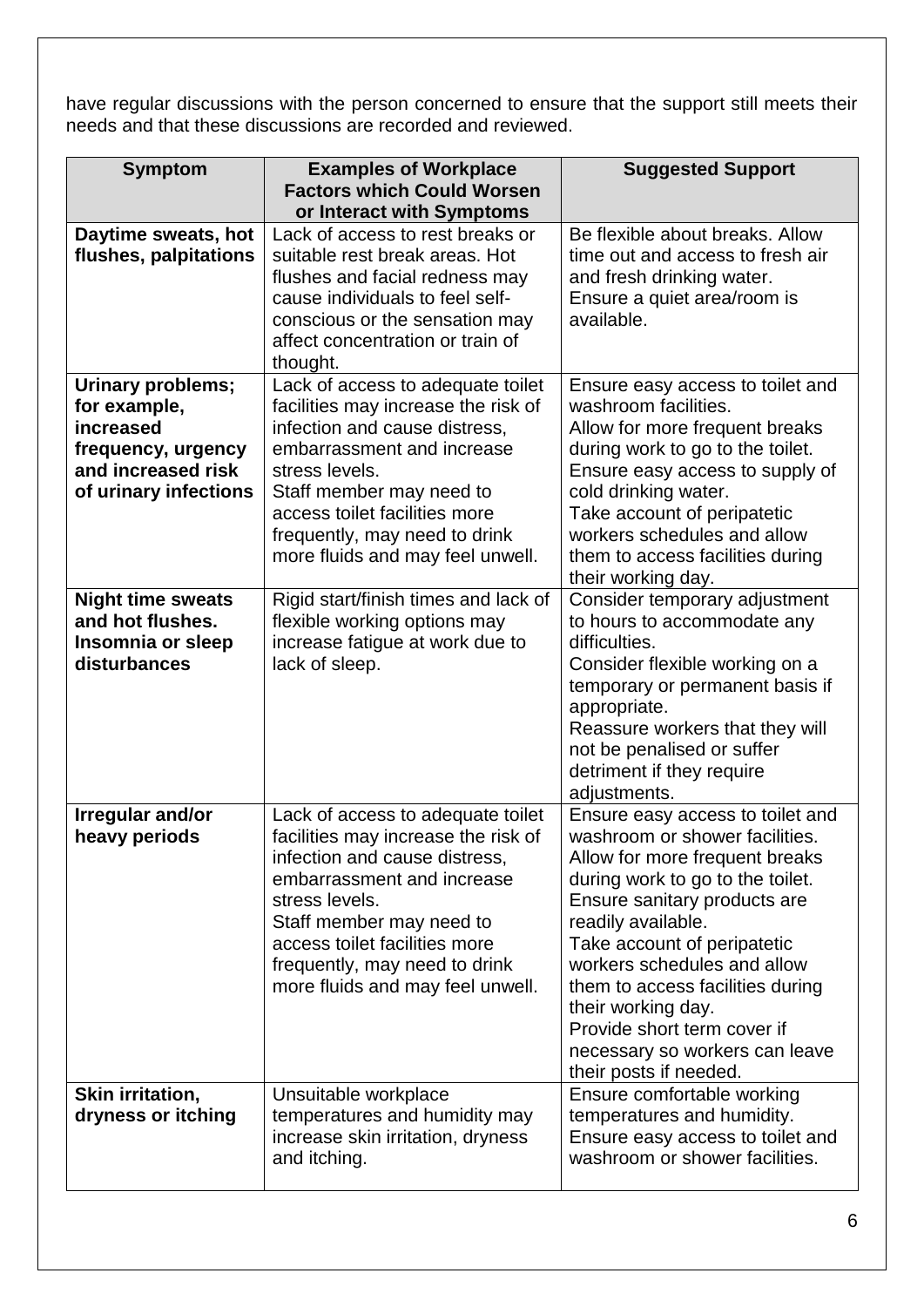|                                                                                                                                                                      | There may be discomfort, an<br>increased risk of infection and a<br>reduction in the barrier function of<br>skin.                                                                                                                                                                                                                                                             |                                                                                                                                                                                                                                                                                                                                                                                                                                                                                                                                                                                                                                                                                                                                                                 |
|----------------------------------------------------------------------------------------------------------------------------------------------------------------------|-------------------------------------------------------------------------------------------------------------------------------------------------------------------------------------------------------------------------------------------------------------------------------------------------------------------------------------------------------------------------------|-----------------------------------------------------------------------------------------------------------------------------------------------------------------------------------------------------------------------------------------------------------------------------------------------------------------------------------------------------------------------------------------------------------------------------------------------------------------------------------------------------------------------------------------------------------------------------------------------------------------------------------------------------------------------------------------------------------------------------------------------------------------|
| <b>Muscular aches and</b><br>bone and joint<br>pains                                                                                                                 | Lifting and moving, as well as<br>work involving repetitive<br>movements or adopting static<br>postures, may be more<br>uncomfortable and there may be<br>an increased risk of injury.                                                                                                                                                                                        | Make any necessary adjustments<br>through review of risk<br>assessments and work<br>schedules/tasks and keep under<br>review.<br>Consider providing alternative<br>lower-risk tasks.<br><b>Follow Health and Safety</b><br>Executive (HSE) guidance and<br>advice on manual handling and<br>preventing MSDs<br>(musculoskeletal disorders).                                                                                                                                                                                                                                                                                                                                                                                                                     |
| <b>Psychological</b><br>symptoms, for<br>example:<br><b>Depression</b><br><b>Anxiety</b><br><b>Panic attacks</b><br><b>Mood changes</b><br><b>Loss of confidence</b> | Excessive workloads,<br>unsupportive management and<br>colleagues, perceived stigma<br>around the menopause, bullying<br>and harassment and any form of<br>work-related stress may<br>exacerbate symptoms.<br>Stress can have wide-ranging<br>negative effects on mental and<br>physical health and wellbeing.<br>Performance and workplace<br>relationships may be affected. | Carry out a stress risk<br>assessment and address work-<br>related stress.<br>Reassure workers that they will<br>not be penalised or suffer<br>detriment if they require<br>adjustments.<br>Ensure that managers<br>understand the menopause and<br>are prepared to discuss any<br>concerns that staff may have in a<br>supportive manner.<br>Ensure managers have a positive<br>attitude and understand that they<br>should offer support and possible<br>adjustments if needed.<br>Ensure that staff are trained in<br>mental health awareness.<br>Raise general awareness of<br>issues around the menopause so<br>colleagues are more likely to be<br>supportive.<br>Ensure a quiet area/room is<br>available.<br>Provide access to counselling<br>services. |
| <b>Headaches</b>                                                                                                                                                     | Headaches may be triggered or<br>worsened by many workplace<br>factors such as artificial lighting,<br>poor air quality, exposure to<br>chemicals, screen work,<br>workplace stress, poor<br>posture/unsuitable<br>workstations/uniforms/workplace<br>temperatures.                                                                                                           | Ensure comfortable working<br>temperatures, humidity and good<br>air quality.<br>Ensure access to natural light<br>and ability to adjust artificial light.<br>Allow additional rest breaks.<br>Ensure a quiet area/room is<br>available.                                                                                                                                                                                                                                                                                                                                                                                                                                                                                                                        |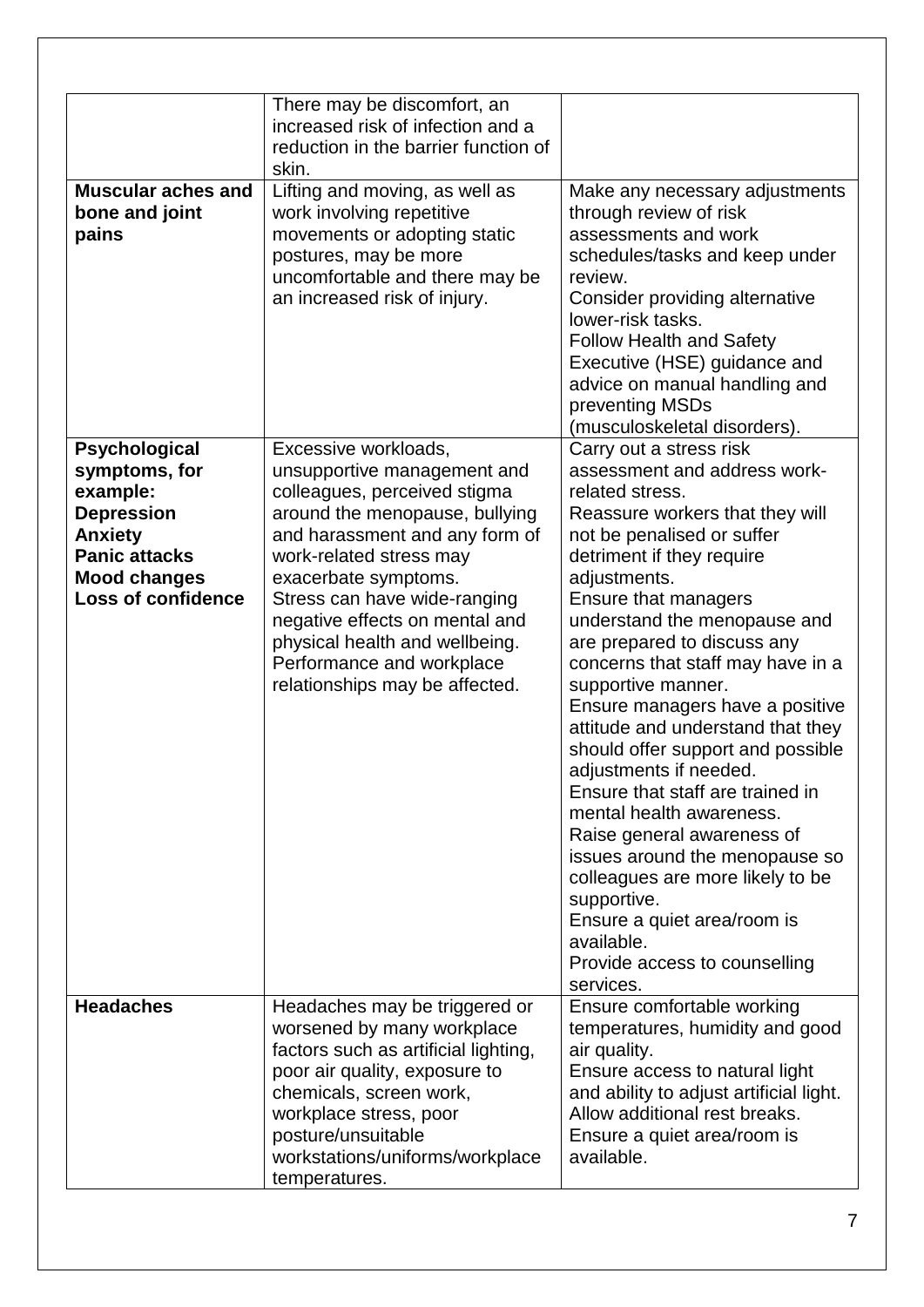|          |                                  | Carry out Display Screen        |  |  |
|----------|----------------------------------|---------------------------------|--|--|
|          |                                  | Equipment (DSE) and stress risk |  |  |
|          |                                  | assessments.                    |  |  |
| Dry eyes | Unsuitable workplace             | Ensure comfortable working      |  |  |
|          | temperatures/humidity, poor air  | temperatures, humidity and good |  |  |
|          | quality and excessive screen     | air quality.                    |  |  |
|          | work may increase dryness in the | Encourage breaks from screen-   |  |  |
|          | eyes, discomfort, eye strain and | based work.                     |  |  |
|          | increase the risk of infection.  | Carry out DSE risk assessments. |  |  |

In addition, in some circumstances, it may be appropriate to make allowances for additional sickness absence related to the menopause or special leave taken as detailed in the NCLT Special Leave Policy.

#### **8.0 External Agencies and Support**

Below is some further information and links which may be useful.

#### **General menopause information:**

National Institute for Health and Care Excellence (NICE) Guidelines <https://www.nice.org.uk/guidance/ng23> British Menopause Society <https://thebms.org.uk/> Women's Health Concern <https://www.womens-health-concern.org/> Henpicked – Menopause Hub <https://henpicked.net/menopause-hub/>

#### **Guidance:**

- How to have a good conversation with a GP: top tips: [https://henpicked.net/how-to-talk-to-your-gp](https://henpicked.net/how-to-talk-to-your-gp-about/menopause/)[about/menopause/](https://henpicked.net/how-to-talk-to-your-gp-about/menopause/)
- National Institute of Medical Herbalists here's a link to find a qualified medical herbalist in your area: <https://www.nimh.org.uk/find-a-herbalist/>
- Cognitive Behavioural Therapy and menopause: [https://www.womens-health-concern.org/help-and](https://www.womens-health-concern.org/help-and-advice/factsheets/cognitive-behaviour-therapy-cbt-menopausal-symptoms/)[advice/factsheets/cognitive-behaviour-therapy-cbt-menopausal-symptoms/](https://www.womens-health-concern.org/help-and-advice/factsheets/cognitive-behaviour-therapy-cbt-menopausal-symptoms/)
- Rebecca's review on CBT:<https://henpicked.net/cognitive-behaviour-therapy-help-menopause/>
- Information on hysterectomy: [https://www.womens-health-concern.org/help-and-](https://www.womens-health-concern.org/help-and-advice/factsheets/hysterectomy/)
- [advice/factsheets/hysterectomy/](https://www.womens-health-concern.org/help-and-advice/factsheets/hysterectomy/)
- Premature Ovarian Insufficiency (POI) information and support on very early menopause: [https://www.daisynetwork.org.uk](https://www.daisynetwork.org.uk/)
- NHS guidelines for taking vitamin D: [https://www.nhs.uk/news/food-and-diet/the-new-guidelines-on-vitamin](https://www.nhs.uk/news/food-and-diet/the-new-guidelines-on-vitamin-d-what-you-need-to-know)[d-what-you-need-to-know](https://www.nhs.uk/news/food-and-diet/the-new-guidelines-on-vitamin-d-what-you-need-to-know)
- Complimentary/alternative therapies: [https://www.womens-health-concern.org/help-and](https://www.womens-health-concern.org/help-and-advice/factsheets/complementaryalternative-therapies-menopausal-women/)[advice/factsheets/complementaryalternative-therapies-menopausal-women/](https://www.womens-health-concern.org/help-and-advice/factsheets/complementaryalternative-therapies-menopausal-women/)